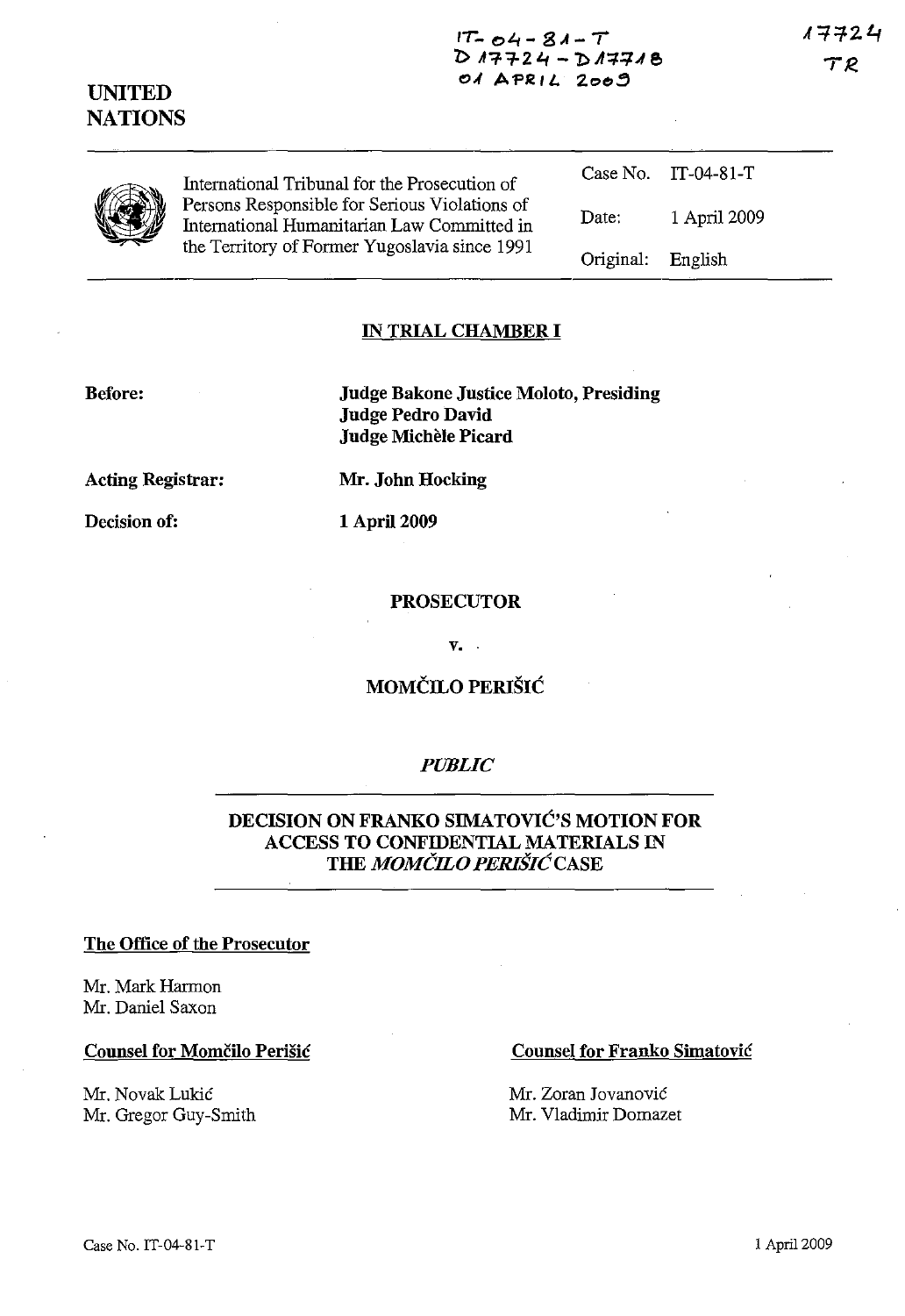**TRIAL CHAMBER I** ("Trial Chamber") of the International Tribunal for the Prosecution of Persons Responsible for Serious Violations of International Humanitarian Law Committed in the Territory of the former Yugoslavia since 1991 ("Tribunal") is seized of "Franko Simatovic's Motion for Access to Confidential Materials in Momcilo Perisic case" filed publicly on 10 March 2009 ("Motion") and hereby renders its Decision.

### **I. SUMBISSIONS**

1. In its Motion, the Defence for Franko Simatovic ("Applicant") requests access to all *inter partes* and *ex parte* confidential material from the case *Prosecutor* v. *Momcilo Perisic,* Case No. IT-04-81-T *("Perisic* case") for the entire pre-trial and trial proceedings including:

a) all confidential closed and private session trial transcripts;

b) all confidential exhibits;

c) all confidential filings and submissions, including all confidential Trial Chamber decisions;

d) all documentary evidence submitted by the parties.<sup>1</sup>

2. In support of its Motion, the Applicant submits that materials subject to the Motion are necessary for the full and adequate defence preparation<sup>2</sup> as:

- a) There is a significant geographical and temporal overlap between the *Simatovic* and *Perisic*  cases as both relate to the Serb-held territories of Croatia and Bosnia and Herzegovina in the same time frame (1991-1995 in case of Simatovic and 1993-1995 in case of Perišic).<sup>3</sup>
- b) There are clear similarities of the specific accusations between these cases as they both relate to the alleged participation in financing, supplying and supporting of the same structures in Bosnia and Herzegovina and Croatia. Moreover, both Simatovic and Perisic are charged for their alleged participation in Srebrenica-related events.<sup>4</sup>

3. Finally, the Applicant affirms his willingness, if required, to abide by any order regarding witness protection or confidentiality of some documents.<sup>5</sup>

<sup>I</sup>Motion, paras 1, II.

*<sup>Z</sup>*Motion, para. 9.

Motion, paras 4-7.

Motion, paras 4-7.

Motion, para. 10.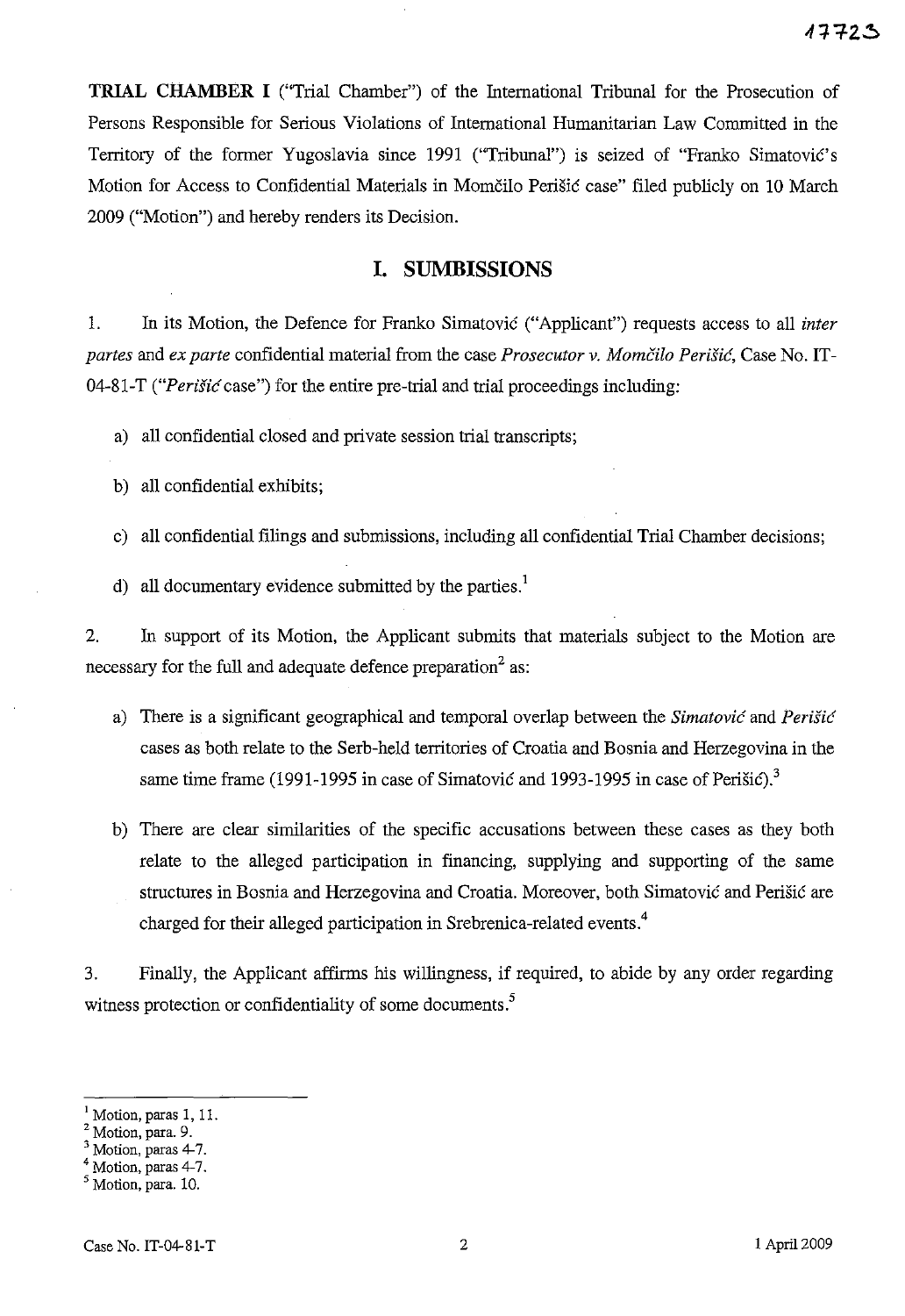4. On 24 March 2009, the "Prosecution Response to Franko Simatovic's Motion for Access to Confidential Materials in the Momčilo Perišić Case" was publicly filed ("Response") whereby the Prosecution does not oppose the Applicant's request for access to *inter partes* confidential material, provided that adequate measures are in place to protect the confidentiality of the information. However, the Prosecution qualifies its position in relation to material which was provided pursuant to Rule 70 of the Rules of Procedure and Evidence ("Rules"), in which case the consent of the Rule 70 provider would be required.<sup>6</sup>

5. The Prosecution further objects to the Applicant's request for access to *ex parte* confidential material.<sup>7</sup> In support of its objection, the Prosecution submits that the jurisprudence of the Tribunal requires that applicants seeking access to *ex parte* material must meet a higher standard to establish a legitimate forensic purpose justifying access to such material than in case when access to *inter partes* material is sought. According to the Prosecution, the Applicant has failed to do so.<sup>8</sup>

# **II. APPLICABLE LAW**

6. It is an accepted principle of the Tribunal that "a party is always entitled to seek material from any source, including from another case before the International Tribunal, to assist in the preparation of its case if the material sought has been identified or described by its general nature and if a legitimate forensic purpose for such access has been shown."<sup>9</sup>

7. The identification requirement is not particularly onerous and requests for "all confidential" material" can be considered sufficiently specific to meet this standard.<sup>10</sup>

8. Regarding the requirement of a legitimate forensic purpose, the Appeals Chamber has held that "access to confidential material from another case may be granted wherever the Chamber is satisfied that the party seeking access has established that such material may be of material assistance to his case."<sup>11</sup> Furthermore, the "relevance of the material sought by a party may be determined by showing the existence of a nexus between the applicant's case and the cases from

<sup>6</sup> Response, paras 6, 12-13.

Response, paras 10, 13

Response, paras 8-10.

<sup>9</sup>*Prosecutor v. Milan Martie,* Case No. IT-9S-11-A, Decision on Motion by Jovica Stanisie for Access to Confidential Testimony and Exhibits in the Martic case Pursuant to Rule 75(G)(i), 22 February 2008 ("Martic Decision"), para. 9.

<sup>10</sup>*Prosecutor v. Radoslav Brdanin,* IT-99-36-A, Decision on Motion by Jovica Stanisie for Access to All Confidential Materials in the Brdanin case, 24 January 2007 *("Brdanin* Decision"), para. 11, as referred to by *Prosecutor v. Radovan*  Karadžić, Case No. IT-95-5/18-PT, Decision on Momčilo Perišić's Motion for Access to Confidential Materials in the *Radovan Karadiie* Case, 14 October 2008 *("KaradiieDecision"),* para. 18, with further references.

*Martić* Decision, para. 9. The Appeals Chamber further held that "it is sufficient that access to the material sought is likely to assist the applicant's case materially, or that there is at least a good chance that it would", *Prosecutor v. Momcilo Krajisnik,* Case No. IT-00-30-A, Decision on Motion of Mieo Stanisie for Access to All Confidential Materials in the Krajisnik case, 21 February 2007 *("Krajisnik* Decision"), p. 4 with further references.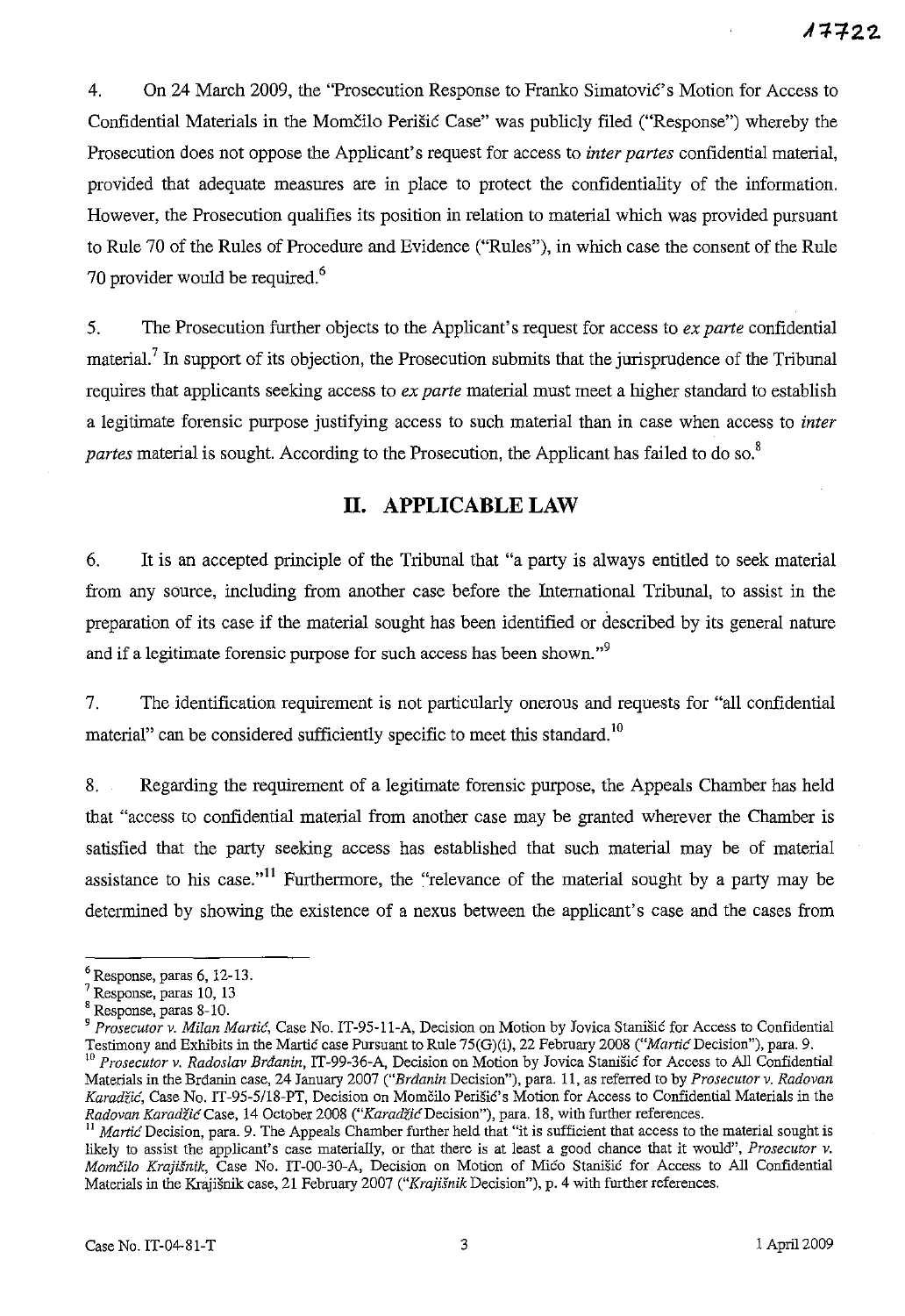which such material is sought, i.e. if the cases stem from events alleged to have occurred in the same geographic area and at the same time. $n^{12}$ 

9. Having said that, the Trial Chamber notes that the jurisprudence of the Tribunal has developed specific criteria that must be met when access to *ex parte* confidential material is sought. The Appeals Chamber stressed that *"ex parte* material, being of a higher degree of confidentiality, by nature contains information which has not been disclosed *inter partes* because of security interests of a State, other public interests, or privacy interests of a person or institution" and that "consequently, the party on whose behalf *ex parte* status has been granted enjoys a protected degree of trust that the *ex parte* material will not be disclosed".13 It follows that the applicant will have to meet a higher standard of proving a legitimate forensic purpose justifying such disclosure.<sup>14</sup>

10. The general rules described above are additionally qualified by the requirements of Rule 70 of the Rules. According to the case-law, "material provided under Rule 70 shall not be released to the Accused in another case unless the provider consents to such disclosure."<sup>15</sup> This limitation applies to all material provided under Rule 70 to either the Prosecution or Defence in a case and does not depend upon whether or not such material was used as evidence in a previous case.<sup>16</sup>

11. Rule 75 (F)(i) of the Rules of Procedure and Evidence ("Rules") provides that

**Once protective measures have been ordered in respect of a victim or witness in any proceedings**  before the Tribunal (the "first proceedings"), such protective measures:

(i) shall continue to have effect *mutatis mutandis* in any other proceedings before the Tribunal ("second proceedings") or another jurisdiction unless and until they are rescinded, varied or augmented in accordance with the procedure set out in this Rule.

## **III. DISCUSSION**

12. The Trial Chamber notes the existence of a substantial geographical and temporal overlap between the *Simatovic* and *Perisic* cases. Both cases relate to events taking place on the territory of Croatia and Bosnia and Herzegovina between 1991-1995 in the case of *Simatovic,* and 1993-1995 in the case of *Perišić*.<sup>17</sup> Moreover, the Trial Chamber notes that one can also find significant overlap between the material scope of the charges against Simatovic and Perišic as both Accused are alleged to have participated in the financing, supplying and supporting of Serbian forces in

**<sup>12</sup>***Martie* **Decision, para. 9 with further references.** 

**<sup>13</sup>***Krajisnik* **Decision, p. 5.** 

**<sup>14</sup>***See Brdanin* **Decision, para. 14.** *See also KaradiicDecision,* **para. 12.** 

**<sup>15</sup> Martie Decision, para. 12 with further references.** 

*<sup>16</sup> Krajisnik* Decision, p. 6.

*<sup>17</sup> See Prosecutor v. Momcilo Perisic,* Case No. IT-04-81-T, Second Amended Indictment, 5 February 2008 *("Perisic*  Indictment"), paras 24-28, 40, 47, 53-54, 57-58; *Prosecutor v. Jovica Stanišić and Franko Simatović*, Third Amended Indictment, 9 July 2008 *("SimatovicIndictment"),* paras 21-22,58-61.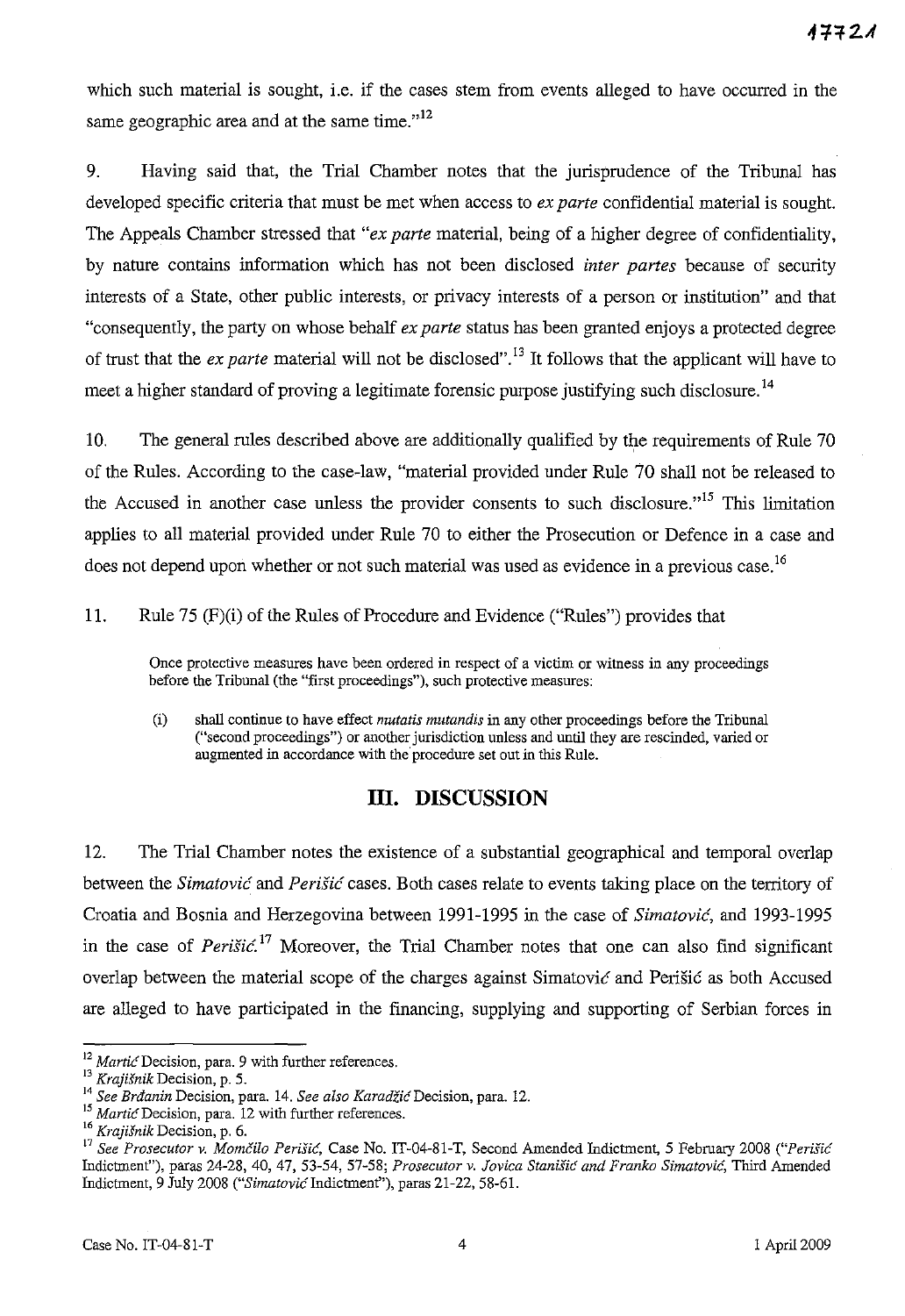Bosnia and Herzegovina and Croatia.<sup>18</sup> For these reasons, and also taking into account the fact that the Prosecution did not raise any objections to the granting of access to *inter partes* confidential material in the *Perisic* case, the Trial Chamber finds that the Applicant has shown a legitimate forensic purpose for being granted access to the requested material.

13. In relation to *ex parte* confidential material, the Trial Chamber recalls that the jurisprudence of the Tribunal requires a party seeking access to such material to meet a higher threshold. The Trial Chamber notes that the Applicant has failed to advance any arguments demonstrating a legitimate forensic purpose in this regard. Consequently, the Applicant's request for access to *ex parte* confidential material in the *Perisic* case must be denied.

14. Finally, the Trial Chamber finds that all *inter partes* confidential material provided to the Prosecution or Defence in the *Perisic* case under Rule 70 can be disclosed to the Applicant only after obtaining consent of the provider of such information. Consequently, the Prosecution and Defence in the *Perisic* case shall approach the providers of such material seeking such consent.

## **IV. DISPOSITION**

15. For the foregoing reasons and pursuant to Rule 54, 70 and 75 of the Rilles, **GRANTS** the Motion as to *inter partes* confidential material, subject to the conditions set forth below, and **DENIES** the Motion in all other respects;

**ORDERS** the Prosecution and Defence, on an ongoing basis, to identify for the Registry the following *inter partes* material in the case of *Prosecutor v. Momčilo Perišić*, Case No. IT-04-81-T, for disclosure to the Applicant:

- (i) all confidential closed and private session trial transcripts, which are not subject to Rule 70;
- (ii) all confidential exhibits, which are not subject to Rule 70;
- (iii) all confidential filings and submissions (including all confidential Trial Chamber decisions), which are not subject to Rule 70;

**ORDERS** the Prosecution and Defence to determine without delay which of the material requested is subject to the provisions of Rule 70, and immediately thereafter to contact the providers of such material to seek their consent for its disclosure to the Applicant, and, where Rule 70 providers consent to such disclosure, to notify the Registry on a regular/ongoing basis of such consent;

<sup>&</sup>lt;sup>18</sup> See Perišić Indictment, paras 10-12, 20, 24; *Simatović* Indictment, paras 3, 6, 15.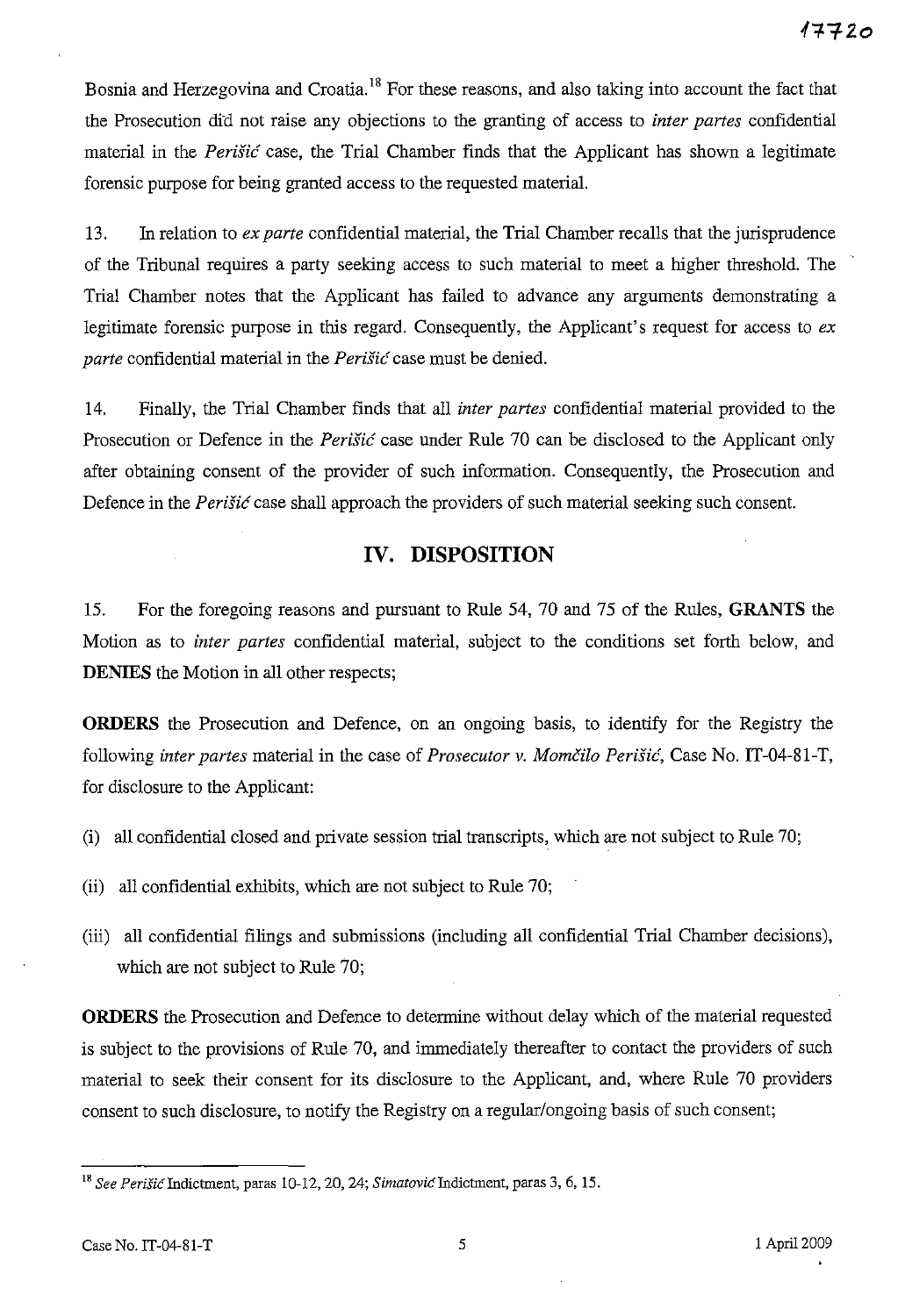**REQUESTS** the Registry to withhold disclosure of any material subject to Rule 70 until such time as the Prosecution or the Defence informs the Registry that consent for disclosure has been obtained, even in respect of those providers who have consented to the use of the relevant material in a prior case. Where consent cannot be obtained from provider(s) of any material subject to Rule 70, the material shall not be disclosed;

**REQUESTS** the Registry to disclose to the Applicant:

- (i) the confidential, *inter partes* and non-Rule 70 material once it has been identified by the Prosecution and Defence in accordance with this Decision; and
- (ii) the Rule 70 material once the Prosecution and Defence has identified such material and informed the Registry of the consent of the Rule 70 provider(s) in accordance with this Decision;

**ORDERS** that no confidential and *ex parte* material from the case of *Prosecutor* v. *Momcilo Perišić*, Case No. IT-04-81-T, shall be disclosed to the Applicant.

**ORDERS** that the Applicant, his defence team, and any employees who have been instructed or authorised by the Applicant shall not disclose to the public, or to any third party, any confidential or non-public material disclosed from the *Perišić* case, including witness whereabouts, statements, or transcripts, except to the limited extent that such disclosure to members of the public is directly and specifically necessary for the preparation and presentation of the Applicant's case. If any confidential and non-pUblic material is disclosed to the public where directly and specifically necessary, any person to whom disclosure is made shall be informed that he or she is forbidden to copy, reproduce, or publicise confidential or non-public information or to disclose it to any person, and that he or she must return the material to the Applicant as soon as it is no longer needed for the preparation of the Applicant's case. For the purpose of this Decision, "the public" means and includes all persons, governments, organisations, entities, clients, associations, and groups, other than the Judges of the Tribunal, the staff of the Registry, the Prosecutor and his representatives, the Applicant, his counsel and defence team, and any employees who have been instructed or authorised by the Applicant's counsel to have access to the confidential material. "The public" also includes, without limitation, families, friends, and associates of the Applicant, accused and defence counsel in other cases or proceedings before the Tribunal, the media and journalists;

**ORDERS** that nothing in this Decision shall affect the disclosure obligations of the Prosecution under Rules 66 and 68; and